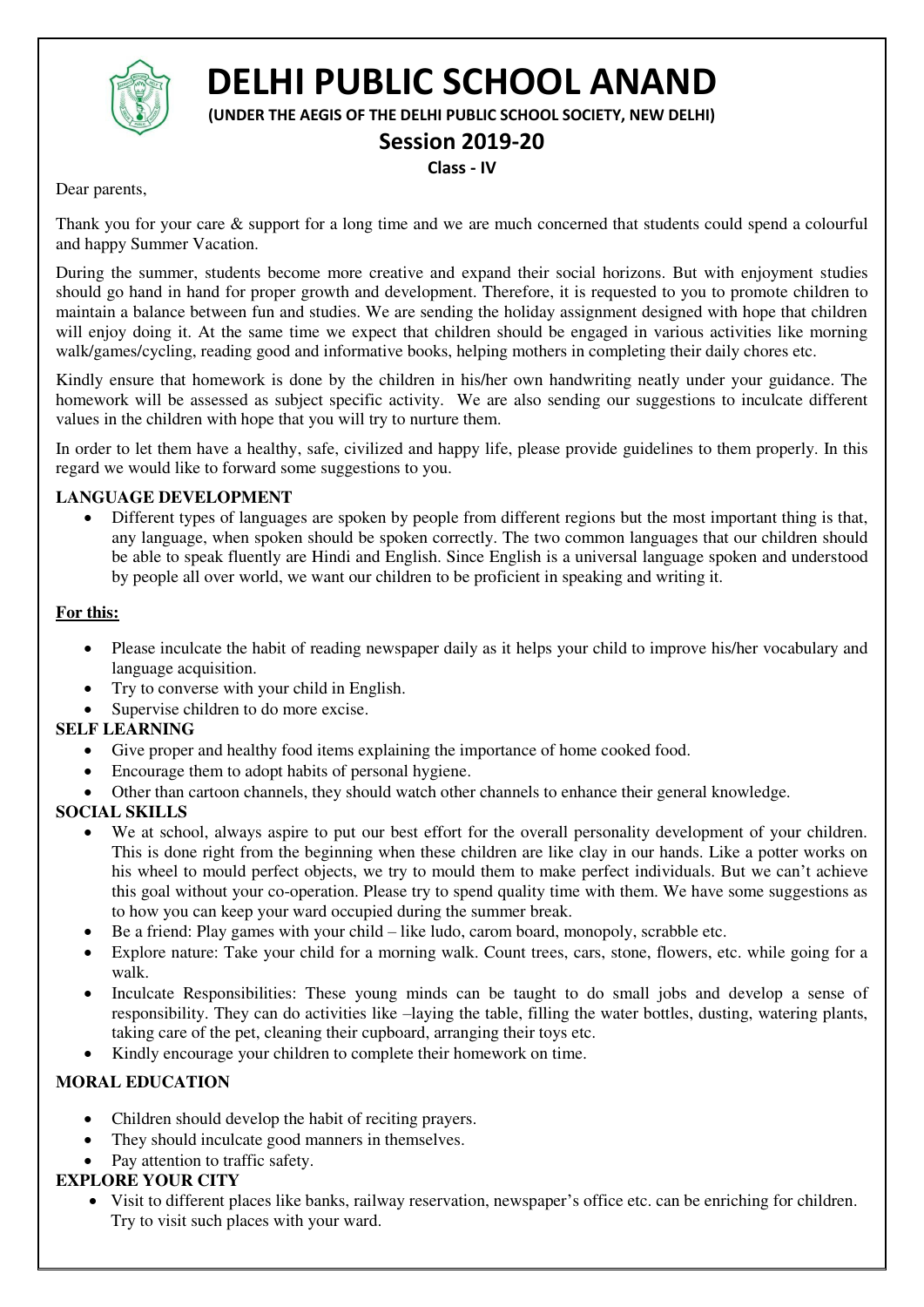## **Summer Vacation Homework Assignments**

| <b>English</b>                                                                                 |  |  |  |  |  |  |
|------------------------------------------------------------------------------------------------|--|--|--|--|--|--|
| <b>Assignment Sheet</b>                                                                        |  |  |  |  |  |  |
| <b>Social Science</b>                                                                          |  |  |  |  |  |  |
| India is a country with diversity with variety of people, language, food, climate etc. During  |  |  |  |  |  |  |
| your summer vacation, write down the details about the place you visited with your family      |  |  |  |  |  |  |
| mentioning its location, in short history if available, what is it famous for, other important |  |  |  |  |  |  |
| places around it is.                                                                           |  |  |  |  |  |  |
| Did you like that place? Why?                                                                  |  |  |  |  |  |  |
| <b>Science</b>                                                                                 |  |  |  |  |  |  |
| Write 10 slogans on "Save Trees" in scrapbook.<br>1.                                           |  |  |  |  |  |  |
| Using dry leaves make 5 pictures of different animals in the scrapbook.<br>2.                  |  |  |  |  |  |  |
| Collect leaves of some medicinal plant, dry them and paste in the scrapbook. Also write<br>3.  |  |  |  |  |  |  |
| about the ailments, leaves are used to cure. (minimum 5 leaves)                                |  |  |  |  |  |  |
| Make model of a first aid box with atleast 5 things in it.<br>4.                               |  |  |  |  |  |  |
|                                                                                                |  |  |  |  |  |  |
| <b>Mathematics</b>                                                                             |  |  |  |  |  |  |
| Mathematics is an amazing subject which we use in our day to day life activity. We are         |  |  |  |  |  |  |
| surrounded by numbers, note down at-least 15 numbers at all the places you visit with your     |  |  |  |  |  |  |
| family during vacation. Number can be bill amount, land line number of some places, number     |  |  |  |  |  |  |
| of any vehicle etc.                                                                            |  |  |  |  |  |  |
| Write its number name in Indian Number System as well as International Number                  |  |  |  |  |  |  |
| System                                                                                         |  |  |  |  |  |  |
| Arrange all the noted number in ascending order.                                               |  |  |  |  |  |  |
| Find the sum of largest 5 numbers you have noted.<br>$\bullet$                                 |  |  |  |  |  |  |
| Find difference between the largest and smallest number noted by you.                          |  |  |  |  |  |  |
| Hindi                                                                                          |  |  |  |  |  |  |
| किसी पत्रिका से अपनी मन पसंद ३ कहानियाँ लिखना ।<br>$\bullet$                                   |  |  |  |  |  |  |
| फसलों से सबंधित त्योहारोकी सूचि बनाना ।<br>$\bullet$                                           |  |  |  |  |  |  |
| किसी एक पुस्तक को पढ़कर उसकी समीक्षा लिखना ।<br>$\bullet$                                      |  |  |  |  |  |  |
| अपनी पाठ्यपुस्तक के पढ़ाए गए पाठो में पूछे गए प्रश्नोंके उत्तर याद करना ।                      |  |  |  |  |  |  |
| दस पेज सुलेख लिखना ।                                                                           |  |  |  |  |  |  |
| पहेलियाँ लिखना । (पाँच)                                                                        |  |  |  |  |  |  |
| रसोईघरमे प्रयोग होने वाली चीजोंके चित्र चिपकाओ और उनके नाम लिखो l                              |  |  |  |  |  |  |
| अपनी किसी एक शरारत के बारे में अनुच्छेद लिखो ।                                                 |  |  |  |  |  |  |
| Computer                                                                                       |  |  |  |  |  |  |
| Computer is a versatile machine. It is used for variety of purpose. Make a drawing showing     |  |  |  |  |  |  |
| how you use computer. Example: Learning, Listening story or poem, playing games, watching      |  |  |  |  |  |  |
| educational videos etc.                                                                        |  |  |  |  |  |  |

## **Note:**

- All the Assignments have to do in separate folder using assignment papers/ ruled pages.
- Marks/grades will be allotted.
- Last date to submit the assignment is 20/06/2019.



## **DELHI PUBLIC SCHOOL, ANAND**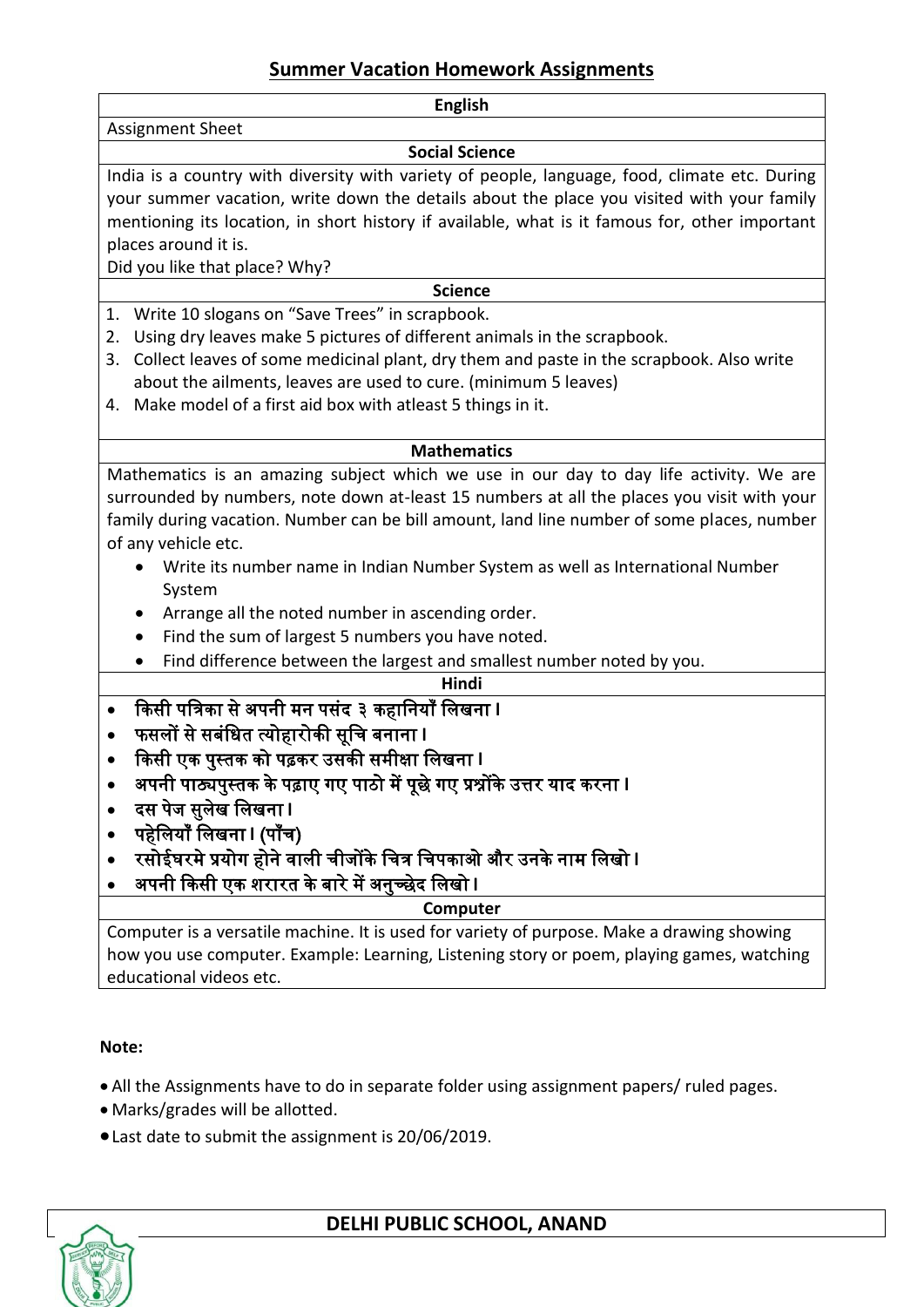## Session 2019-20 Summer break Home Work Class: IV **Subject : English**

## **Q.1 Read the paragraph carefully and answer the following questions.**

The students should learn to think for him. No one has ever become great by following others blindly. When the teacher says something in the class, the students try to understand it for him. He should think about it in his own If he does not agree with the teacher, he should boldly say to him. The good teacher will not be vexed at it. He will rather be glad to find such intelligent students in the class. When a student reads a book, he should not be a mere parrot but he should think, understand and then commit to memory, if necessary.

- 1. What does the writer advised students in the passage?
- 2. Why should students learn thinking for him?
- 3. What should a student do if he does not agree with the teacher in the class?
- 4. What will a good teacher feel and do when the students puts him a questions?
- 5. How should students read a book?

## **Q.2 Read the passage carefully and answer the questions:**

Full name of 'Sardar Vallabhbhai Patel' was Sardar Vallabhbhai Jhaverbhai Patel. He was born on 31 October 1875 in Nadiad, Gujarat, India. His father's name was Jhaverbhai Patel, who was a simple farmer. His mother's name was Laad Bai, who was a simple lady. Sardar Vallabhbhai Patel was a very hard-working individual from his childhood. He used to help his father in farming and also took time for his studies. He became an Indian barrister and statesman.

A famous story about Sardar Patel's strength takes place in his boyhood years. When he was young, Vallahbhai suffered from a boil. There was a man in his village that used to cure boils by touching them with hot iron. Vallabhbhai went to him to remove the boil that he had. The man heated the iron rod until it grew red but seeing how young Vallabhbhai was, he hesitated. Vallabhbhai fearlessly responded, "What are you waiting for? The iron will grow cold. Hurry up, brand the boil,". Vallabhbhai picked up the glowing rod and burnt the boil. Those who watched him were shocked. But there was not a trace of pain in the boy's face. Thus he was known as an iron man of India.

Sardar Patel went to England to study law and returned to India in 1915. After returning he met Gandhi and soon joined him in many issues of the day including one in which he represented workers in a dispute with mill owners in Ahmedabad in 1918. Patel had a successful law practice,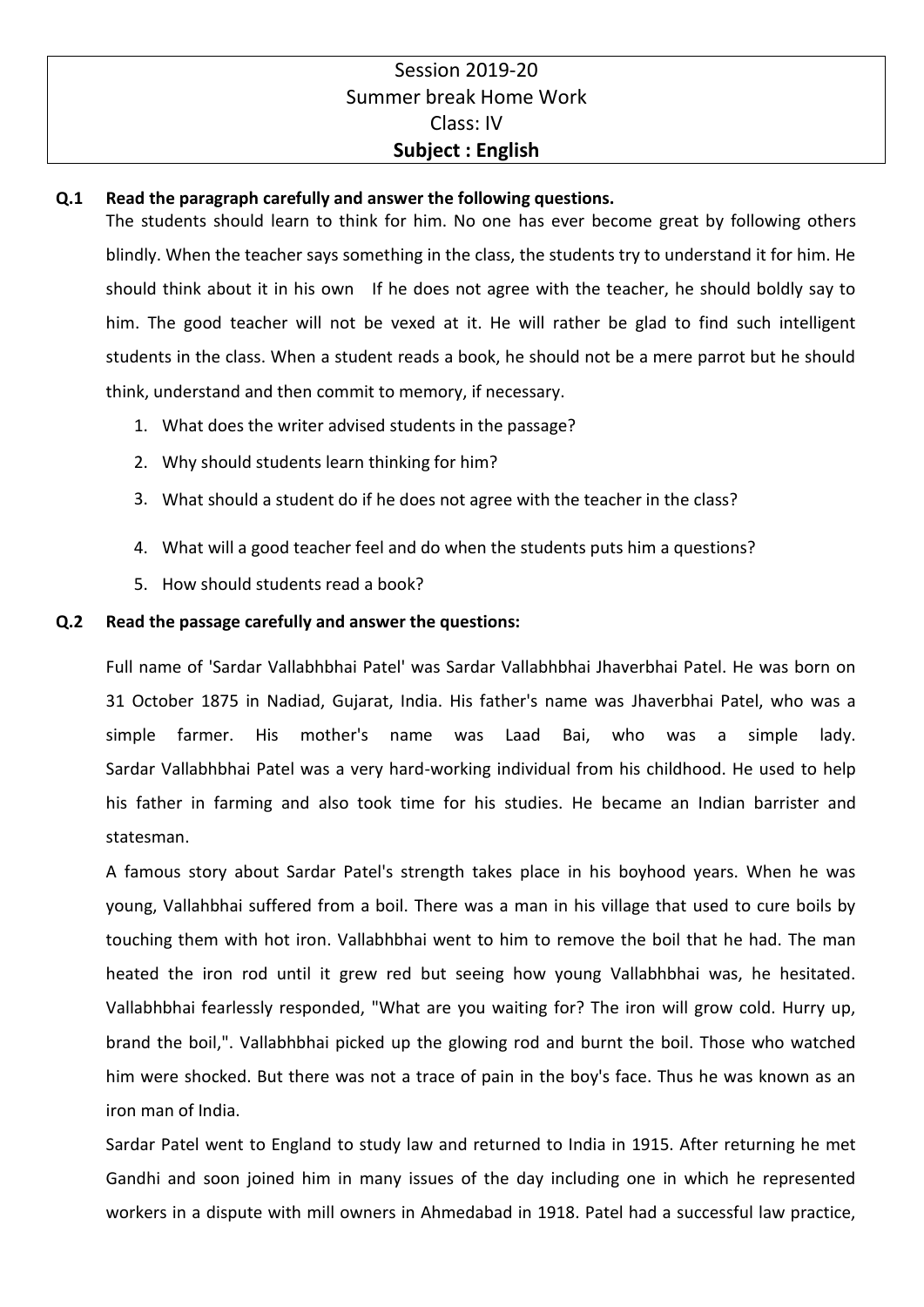but as he became more influenced by the ideas of Gandhi he gave it up and threw himself into the campaign for Indian independence. In 1931, Patel was elected President of the Indian National Congress. Gandhi vested great confidence in him through all the years of their friendship. Sardar Vallabhbhai Patel was one of the leaders of the Indian National Congress and one of the founding fathers of the Republic of India. He took active part in the struggle of India.

Sardar Vallabhbhai Patel became the first Home Minister and Deputy Prime Minister of India. He used strength and determination to bring together the many Indian princely states to form one united country- India as we know it today.

Sardar Vallabhbhai Patel died on 15 December 1950 at the age of 75. He will ever be remembered for his great works.

## **A Answer the following questions in one or two lines**

- 1. Write full name of Sardar Vallabhbhai Patel?
- 2. Who were Sardar's mother and father?
- 3. Why did Sardar go to England?
- 4. Who was founding father of republic India?
- 5. Who was India's first Home Minister?
- 6. How did Sardar form one united country India?
- **B Answer the following questions in detail**
- 1. How did Sardar become iron man of India?
- 2. How did Gandhiji influence Sardar?

#### **Q.3 Under line abstract noun, circle proper noun and double dash to collective noun.**

- 1. Rmesh was given an award for his courage as he was the team leader.
- 2. Roshni shut the door with fear as she saw a cat at the door.
- 3. Dorma think that happiness is the most important in life.
- 4. Ruchita dropped her Samsung mobile from third floor.
- 5. Time is grate teacher.
- 6. Shital's Art teacher praises her creativity.
- 7. I believe in justice above all.
- 8. All the birds crave for freedom.
- 9. Honesty is the best policy.
- 10. Suresh's mother hates liars.

#### **Q.4 Complete each sentence by choosing the correct collective noun from the box.**